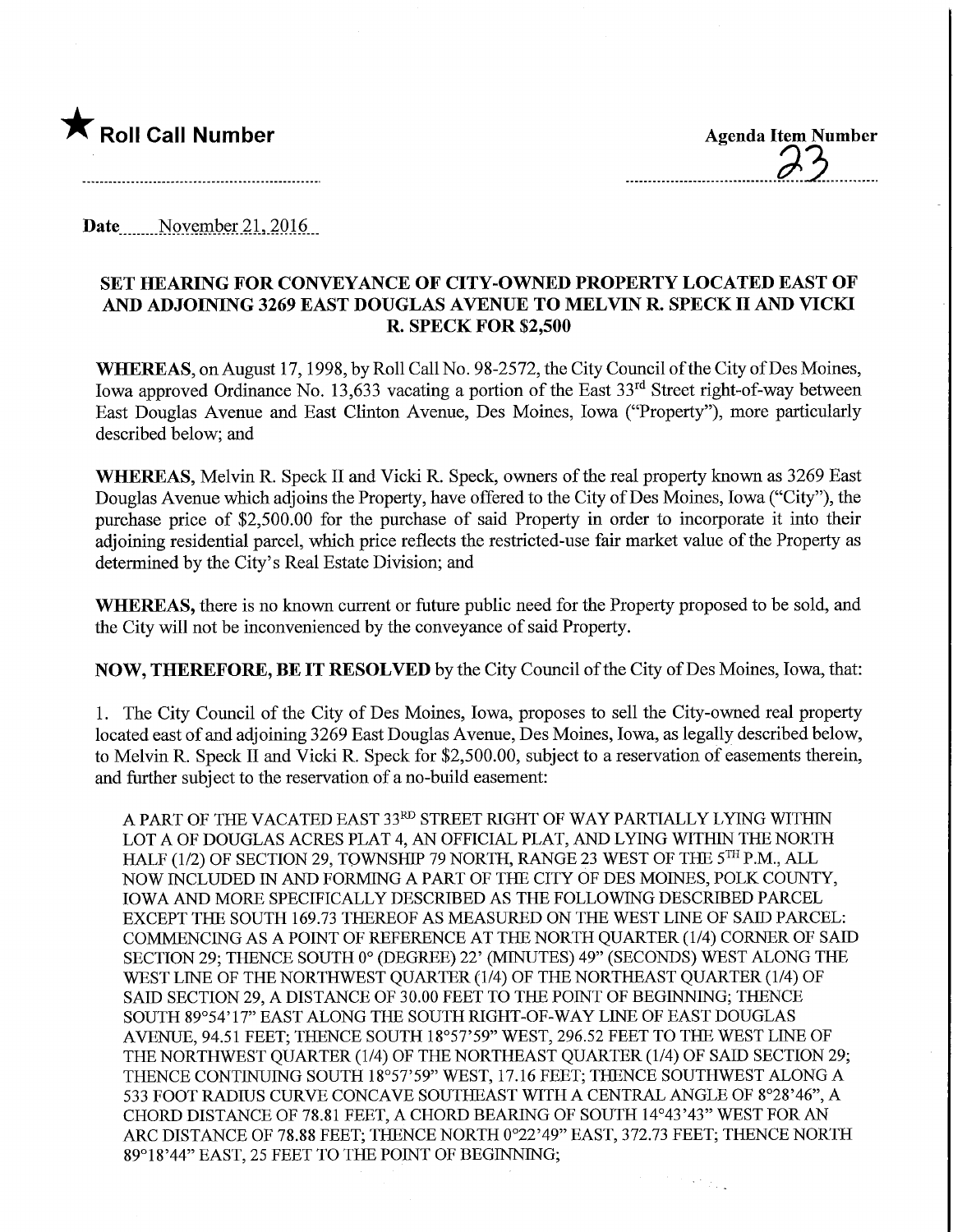

Date November 21, 2016

AND SHOWN BY THE PLAT OF SURVEY LABELED EXHIBIT "A" IN RECORDED BOOK 7996 AND PAGE 826 (SEE PAGE 828 FOR PLAT OF SURVEY), RECORDED AT THE POLK COUNTY RECORDER'S OFFICE; AND CONTAINING APROXIMATELY 0.396 ACRES (17,264 SQUARE FEET).

2. A public hearing shall be held on December 5, 2016, at 5:00 p.m. in the City Council Chamber, Richard A. dark Municipal Service Center, 1551 E. Martin Luther King Jr. Parkway, Des Moines, Iowa. At that time, the City Council will consider the above-described proposal and any other(s) submitted prior to or during the public hearing.

3. The City Clerk is hereby authorized and directed to publish notice of said proposal and hearing in the form hereto attached, all in accordance with Section 362.3 of the Iowa Code.

4. Non-project related land sale proceeds are used to support general operating budget expenses: Org  $-$ EG064090.

Moved by to adopt.

APPROVED AS TO FORM:

. Wieland, Assistant City Attorney

 $2\sigma$ COUNCIL ACTION **COWNIE COLEMAN GATTO** GRAY **HENSLEY** MOORE WESTERGAARD **TOTAL** YEAS MOTION CARRIED NAYS | PASS | ABSENT APPROVED Mayor **CERTIFICATE** I, DIANE RAUH, City Clerk of said City hereby certify that at a meeting of the City Council of said City of Des Moines, held on the above date, among other proceedings the above was adopted. IN WITNESS WHEREOF, I have hereunto set my hand and affixed my seal the day and year first above written. . City Clerk